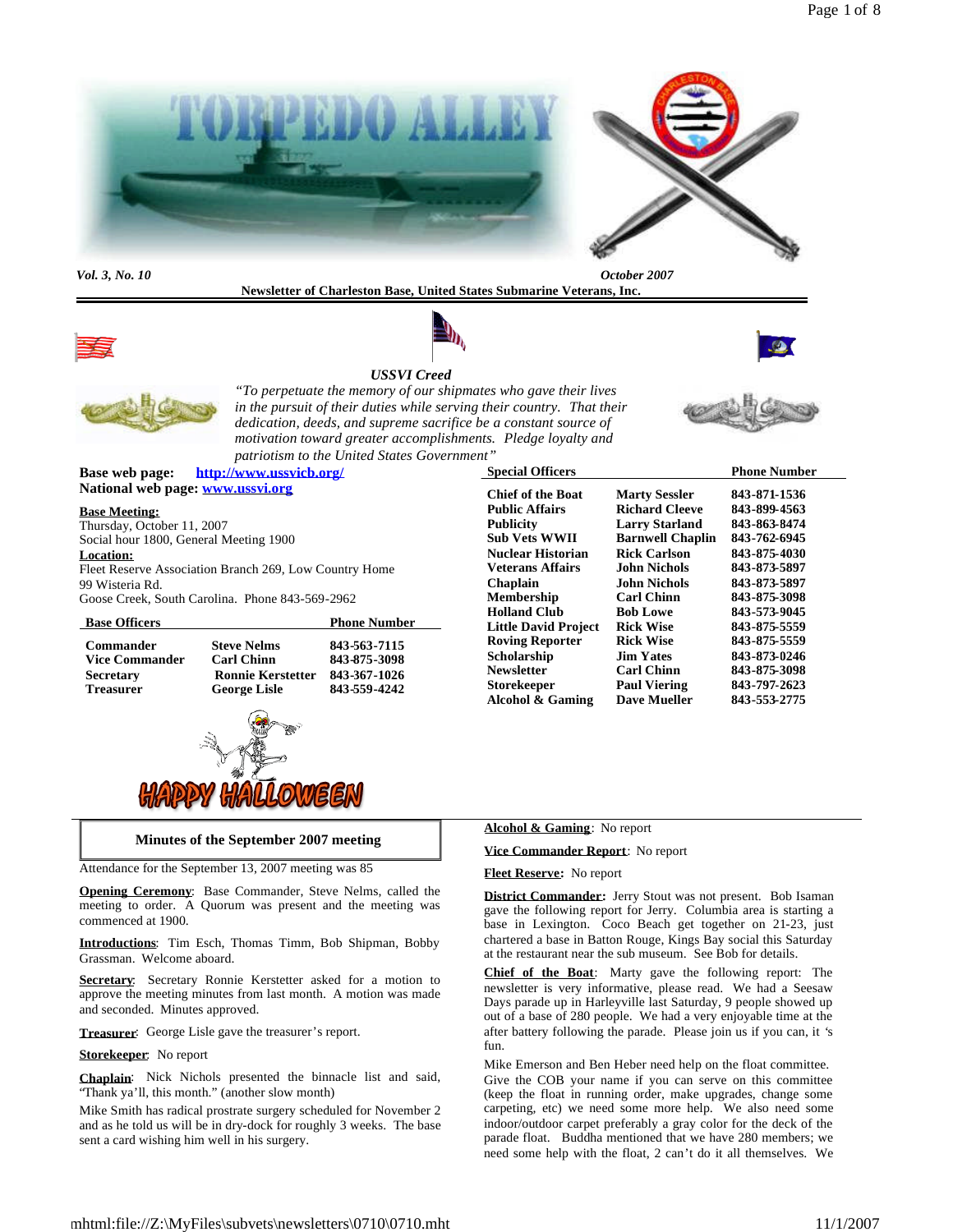Arthur O'Meally had brain surgery in January and now he has shingles he is trying to get rid of. The base sent a get-well card (No one had previously reported this).

Several follow-ups were made on those who've had surgery or illnesses in the last couple of months along with the base sending additional cards.

Let Nick know if anything happens. If you know of someone who needs help let us know. Preferably contact the Chaplain, the COB may be busy with other matters.

Dates to remember:

World War II Began September 1, 1939 Pease Treaty signed aboard<br>USS Missouri Ser September 2, 1945 Patriot Day September 11 POW/MIA Day September 21

**Scholarship**: Jim Yates was not here. Julian Villegas and Carl Chinn from the committee were present. Carl said that we will have a fun raiser that will probably start next meeting that I think everyone will like. It is something that will benefit everyone and also add some money to our scholarship fund. We are kind of keeping it a little bit in secrecy right now because that is the way we want to do it.

## **Holland Club**: No report

**Public Affairs**: Larry Starland submitted a newspaper article, "Veterans group gives scholarship award" describing Charleston Base Sub Vets Carl Chinn and Julian Villegas presenting a \$500 scholarship to Summerville High graduate Gregory Stabler during our July 12th meeting. This was printed in The Summerville Journal Scene August 8th edition. Larry will help us to get the word out promoting the Charleston Base. Hats will be presented next Thursday for the Caps4Kids program.

Sub Vets WWII: Lee Allison invited everyone to the next Swamp Fox Chapter meeting at Ryan's Family Steak House 1314 North Main Street in Summerville on Thursday October 18th, at 1200 (noon). Any Sub Vets, Inc. member can join the Sub Vets WWII as an associate member and are encouraged to do so. They hold a lunch meeting every other month on the third Thursday at Ryan's.

**Veteran's Affairs**: Nick passed out papers for navy.togetherweserved.com / usn website.

The Pentagon is phasing out social security numbers on ID cards, VA pension for vets for in-home care or nursing home care for vets or surviving spouse, this is very underused. Information will be posted on the website as soon as Richard Cleeve gets back from the cruise with national.

John Wall is the VA affairs officer for Dorchester County, if you need help with claims and help with the VA John is a good contact.

For those registered with VA there is now a vaccination for shingles.

Publix now offers a good deal for some prescriptions.

VA local access on the web article (yellow pages directory for VA services).

More information on the website or you can contact Nick for information.

Retiree COLA increase will probably be in the region of 2.3%.

**Membership**: Carl reports Charleston Base now has 280 members, same as last month because this is the time of the year that membership slows down because we are getting toward the next year. Anyone that signs up after the first of October it goes toward 2008. I have 5 or 6 applications that will go in in two weeks, so we are growing. That will give us 285 (assuming everyone renews their dues). Charleston Base is still #3 in the number of members of any base in the country. We are still only 50 members away from San Diego (the #2 slot). We signed up between 50 and 60 new members in 2007, and should be able to top San Diego in 2008. Pay your dues by 1 October if you have not done so, we have 8-15 people lost every year because they did not renew their dues.

want to look good for the Veterans Day parade and not fall on our face like we did for the Seesaw Days parade and walk out there and find 2 flat tires because nobody paid any attention to it. We are getting the missing Thresher nameplates and periscope from John Glave III of the Aiken Base for the float.

Marty noted that Veterans Day is coming up, and there are a lot of events in Charleston. The Charleston Base Pig Roast is Saturday 27 October, tell the COB if you are going to come tonight or e-mail , or call Marty Sessler with your name and number of guests so that we can plan for the food. Cost is \$5 per head, bring a side dish or dessert. We need a good head count, 19 October is the cut off date to RSVP.

Thanks to Tom Lufkin for laying out the cap presentation down at MUSC (Caps4Kids). It is eye opening to see these kids and this facility that we have in Charleston. Thanks to Tom for all your time and Larry Starland for the pictures. We were in the local newspapers down there.

If you have not been up to the after battery lately, we will have a Grand Opening, come out and see what has been done. Marty asked everyone if they noticed anything different about the group of new people here tonight. "Not a TM in the group."

**Base Commander**: Buddha reminded everyone about the National Veterans Day Celebration that will be held in the greater Charleston, SC region from November 8-11, 2007 (schedule of events has been sent out via e-mail).

Buddha encouraged everyone to come out to The After Battery and said, "You would be surprised at the work that has been going on." Buddha noted that Roger Gibson always seems to be on a ladder when his neighbor Robert comes out. It takes a lot of work to make the place nice. Check out The After Battery when you can.

Charleston Base received a thank-you letter concerning Fran Josephson (the code talker lady) from her son Capt. James Suddeth Jr. We made a donation in her name to the US Navy Memorial foundation on behalf of US Submarines Veterans, Charleston Base. Also received a thank-you note from the US Navy Memorial foundation for our donation in memoriam for Fran.

**Nuclear Historian**: Richard Carlson presented a story from the Sunday newspaper of two weeks ago about Hyman Rickover and the Nuke's insignia.

**Old Business**: Carl Chinn mentioned the Charleston Base Christmas party on December 15th at Gatherings in Dorchester, \$15 per person for member and one other person, any other guest beyond that are \$20 a piece. Paul Viering and Carl Chinn are selling the tickets. November 8th is the cutoff date for ticket sales. No tickets will be sold at the door. Fully catered all you can drink and eat, traditional Christmas fare.

#### **New Business**: None

#### **Good Of The Order**:

The depth charge drawing was held. The winner was Dennis Lanier.

Mike Slattery commented on the together we served website, for current and former serving members of the United States Navy. Together We Served (http://navy.togetherweserved.com/usn) is a unique, feature-rich resource enabling naval personnel to reconnect with lost shipmates and share memories and tell their Navy story. Mike says that over 270,000 are registered so far and it is free for 30 days, after that the cost is \$30/year. If you invite people to join up you may receive 6 months free for every 5 people that you sign up.

Ben Heber reports that the replacement sign is back up for the Little David project at the museum in Moncks Corner.

Stacy Power will hold flag folding practice after the meeting tonight.

Forward any ideas to Rodney McKanna for the submarine birthday.

George Lisle entertained us with a joke and reports that he now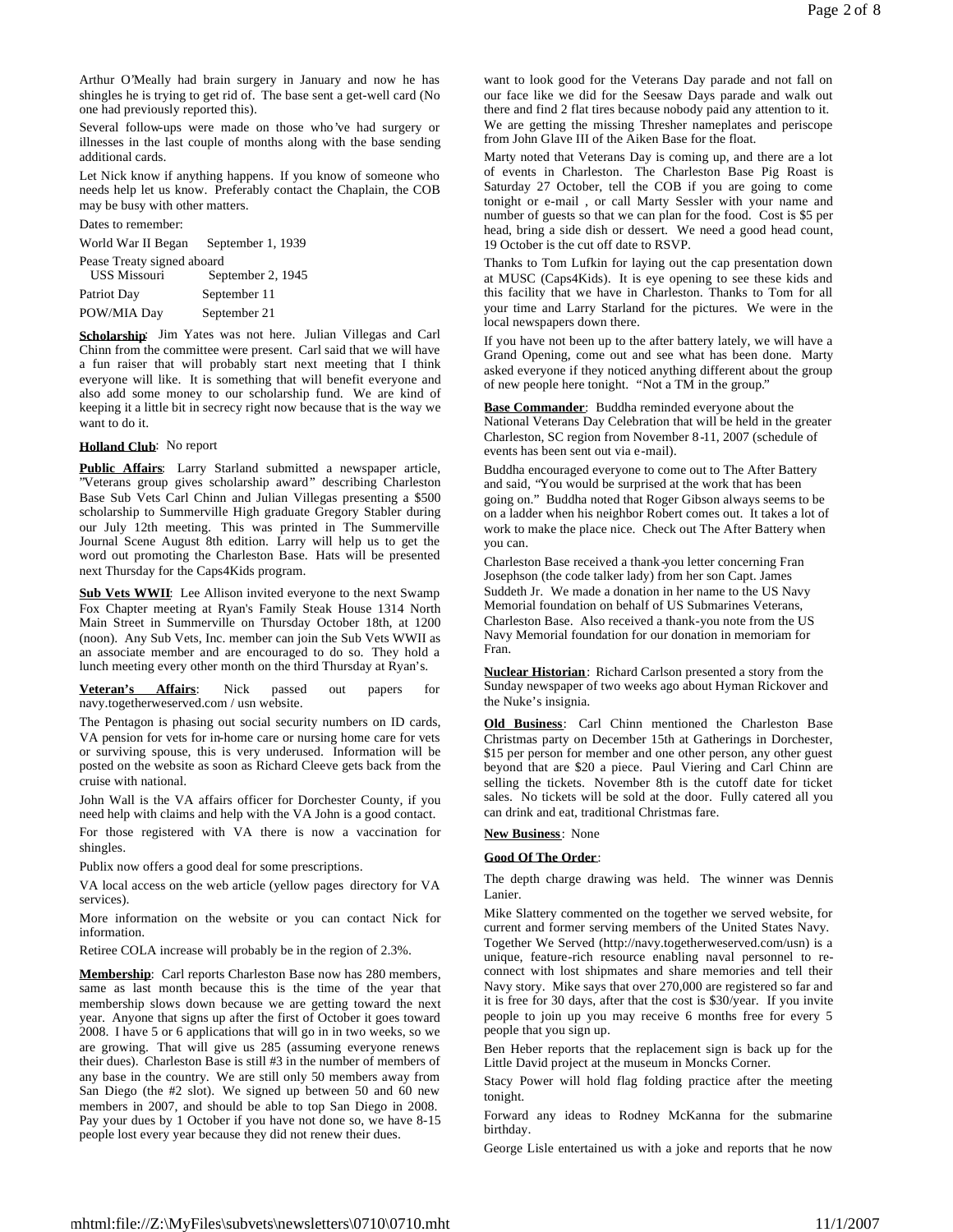The executive board recommends that all members of Charleston Base that are Sub Vets WWII be granted gratis life members into Charleston Base Sub Vets, Inc. We can't do anything about national. Motion was made, seconded and approved to grant lifetime membership gratis to Sub Vets WWII into Charleston Base as lifetime members.

**Newsletter:** Give Carl Chinn all the updates on your address, phone number, e-mail so he can keep you updated with the national database and local base happenings. If you have anything to submit to the newsletter let Carl know.



# **Membership and Dues Information:**

Your 2008 dues are payable by 1 October 2007. You can pay me at the meeting or send your dues to me. Not sure how much you owe? Just ask me. List posted at the meeting. The following are on the dink list as of 1 October:

| Andersen, D   | Anderson, H  | Bailey, W | Camp         |
|---------------|--------------|-----------|--------------|
| Cates         | Chollet      | Cline     | Coy          |
| Crookston     | Dale         | Dasch     | Dentzman     |
| Deschaine     | Detwiler     | Douglas   | Drentlaw     |
| Dygert        | Erickson     | Farrell   | Fletcher     |
| Forbes        | Fuller       | Fulton    | Gallagher, G |
| Gallagher, R  | Gawronski    | Giddens   | Gleason      |
| <b>Gomez</b>  | Grabowski    | Gravlev   | Griggs       |
| Gunnis        | Habhegger    | Hazard    | Hines        |
| Hodges        | Holzel       | Horton    | Hubert       |
| Ianuzzi       | Johnson, E.  | Jones     | Kay          |
| Kennedy       | LaForce      | LaRose    | Lavergne     |
| Lehmann       | Lookabill    | Martinson |              |
| Miller, R     | Minaudo      | Moore     | Mulkey       |
| Narowski      | Nathan       | O'Saben   | Oser         |
| Peters        | Poole        | Roup      | Rummans      |
| Samples       | Sanders      | Schirmer  | Schnebel     |
| Seal          | Siebert      |           | Snyder       |
| <b>Spotts</b> | Stevenson, T | Stuffle   | Stump        |
| Suddeth       | Tischler     | Upchurch  | Vacher       |
| Velez         | Wardean      | Werley    | Wickenhoffer |
| Williams, B   | Williams, R  | Willis, D | Willis, R    |
| Wilson, L     | Yates, G     |           |              |

Send dues (payable to USSVI) to: Carl Chinn 217 Brailsford Rd Summerville, SC 29485-5405



- October 6 The After Battery Renovated Open House, starts at 1200, ladies welcome!, \$5 per person
- October 11 Regular meeting, FRA, Goose Creek.
- October 27 Hog Roast at The After Battery, starts at 1300, \$5 per person pay at the gate

owns a computer.

Gary Becker discussed that the term "shipmate" is going out of usage in the Navy.

Buddha thanked Gary for all the plumbing work completed at The After Battery.

The COB has directions to The After Battery for anyone that needs them.

The Base Commander adjourned meeting at 2000.

| ** End of the minutes for September 2007 **         |
|-----------------------------------------------------|
| "Don't tell mom I'm a submariner, she thinks I play |
| <i>piano in a whorehouse."</i>                      |

| <b>October Submarines Lost:</b> |        |                  |  |
|---------------------------------|--------|------------------|--|
| <b>USS S 44</b>                 | SS 155 | October 7, 1943  |  |
| <b>USS Wahoo</b>                | SS 238 | October 11, 1943 |  |
| USS Dorado                      | SS 248 | October 12, 1943 |  |
| USS Seawolf                     | SS 197 | October 3, 1944  |  |
| <b>USS</b> Escolar              | SS 294 | October 17, 1944 |  |
| <b>USS</b> Darter               | SS 227 | October 24, 1944 |  |
| <b>USS Shark II</b>             | SS 314 | October 24, 1944 |  |
| <b>USS Tang</b>                 | SS 306 | October 24, 1944 |  |
| USS $O-5$                       | SS 66  | October 11, 1923 |  |

*There is a port of no return, where ships May ride at anchor for a little space And then, some starless night, the cable slips, Leaving an eddy at the mooring place . . . Gulls, veer no longer. Sailor, rest your oar.*

*No tangled wreckage will be washed ashore.*



### **Hog Roast**

The Charleston Base annual hog roast will be held on October 27, starting at 1300.

\$5.00 each, pay at the gate. PLEASE RSVP the COB no later than 19 October so we can be sure to have enough meat and drinks.

Please bring a side dish or dessert to share with all.



### **From Richard Cleeve, Public Affairs**

My new computer has arrived and am working to get all the programs I had on the old one restored, should be in the next week. I will show a DVD at our next meeting of the 2007 Convention aboard the Oosterdam. Also have lots of pictures of the cruise and Alaska. Web site is running and I'll update it as needed.

#### **Russia Developing Top-Secret Submarine** Paper Javno (Russia), September 12, 2007

Russia could be developing a top-secret new type of submarine capable of patrolling underwater longer than existing dieselpowered submarines, a Russian newspaper said on Wednesday. The project -- codenamed 20120 -- came to light when details were inadvertently posted on the Internet site of a provincial town, Kommersant newspaper reported. The posting has now been taken down and the navy denied any knowldege of the project.

Russia is boosting military spending to back up its increasingly assertive foreign policy. That has allowed it to resume work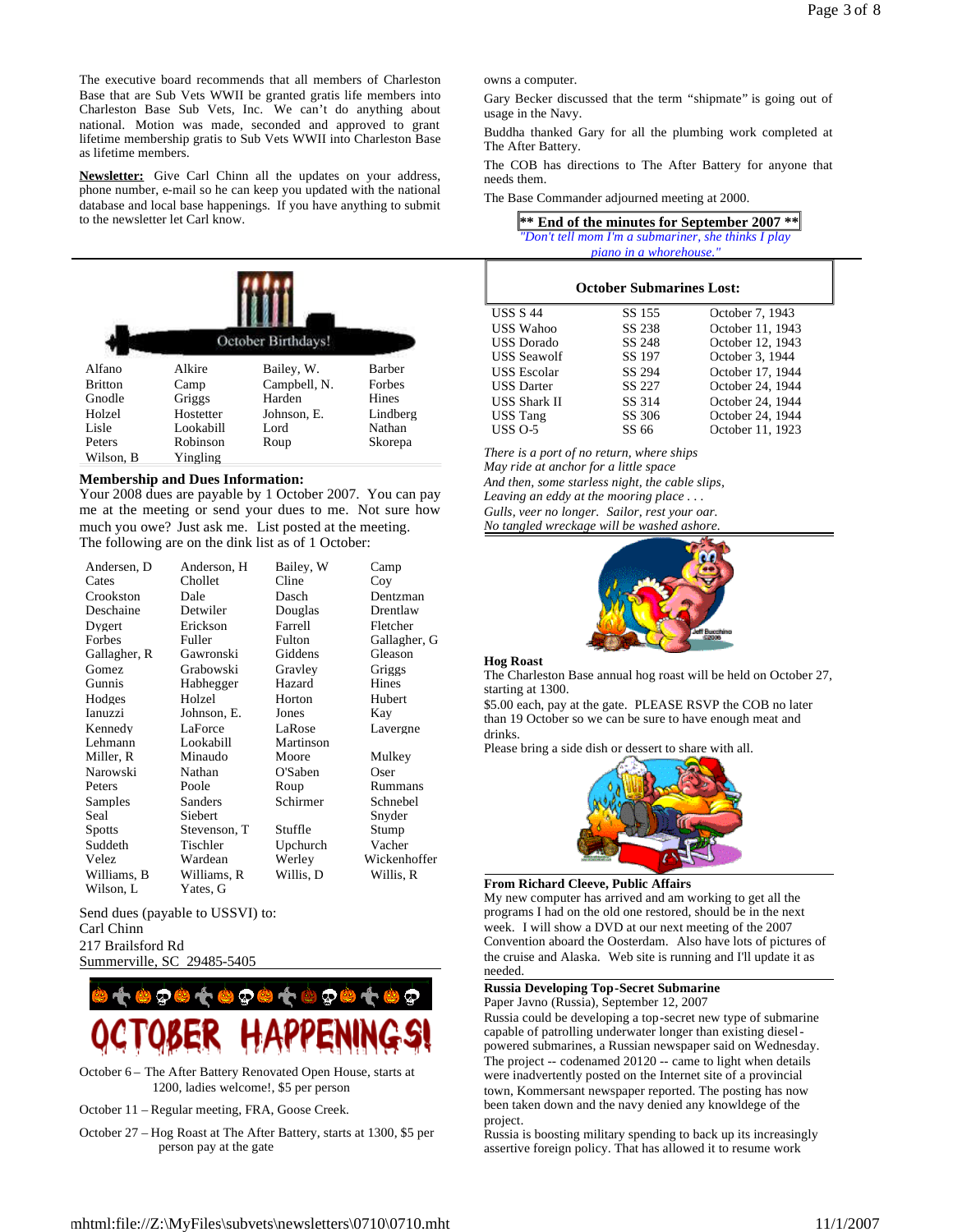

### **Member Assistance**

One of our members, Lee Rackley, would like a little help. Lee lives in Goose Creek and would like to attend meetings and go to The After Battery on a Wednesday. Lee is in a wheel chair and needs some help getting there.

Anyone who lives in the Goose Creek are and can help Lee, he sure will appreciate it!

### **Terminology Trivia**

### *"Ballbuster"*

(1) Something difficult. (2) A sexually teasing woman

#### *"Batten Down"*

Make fast, secure, or shut. Originally, deck hatches did not have hinged, attached covers. Hatch covers were separate pieces which were laid over the hatch opening, then made fast with battens (pieces of timber)



#### **Christmas Party**

Charleston Base annual Christmas Party will be December 15. Cocktails at 1700, dinner served at 1830.

Party will again be at Gatherings in Dorchester, SC.

You must have a ticket to attend. Tickets are available from Paul Viering or Carl Chinn. They will be on sale until November 8. Cost: \$15 each for member and 1 guest, \$20 each for all other guests.

#### *No ticket sales after November 8…No exceptions!*

If you can't make the meetings or Wednesday social, contact Paul or Carl.

*No ticket sales at the door.*



# **Show Seeks Answers To Sub Disaster**

Naval historians are fond of euphemism, employing phrases both poetic ("on eternal patrol") and gentle ("lost at sea") to sanitize disasters. They are convenient paint jobs that cloak the true horror of a ship's sudden, inexplicable disappearance.

Those phrases don't have enough gloss to cover up Capt. John McNish's memories. He was stationed in West Milton, N.Y., when word arrived that the USS Thresher had gone down 220 miles off the Massachusetts coast. For his former submarine, the nuclear vessel he helped ready for sea, a training exercise had turned catastrophic.

"At first there was very little information, other than the ship was in trouble," McNish said. "And as more and more was revealed, it was clear the ship was lost."

McNish rushed to Portsmouth, N.H., where he would help identify fragments of the sub that made their way to the surface. By the time he arrived, the rescue operation was all but over. The final death toll was 129 officers, enlisted men, observers and civilians. It is

considered one of the worst disasters in U.S. military history. At 9 p.m. Monday, 44 years after those chilling moments occurred, PBS will devote an episode of "History Detectives" to the disaster. Host Gwen Wright visited both the New Jersey Naval Museum in Hackensack and the Fort Lee Museum earlier this year. Her goal

developing new hardware that was shelved because of a lack of cash after the collapse of the Soviet Union.

Earlier this year, Russia launched the Yuri Dologruky nuclear submarine, its first new-generation submarine since the end of Soviet rule.

Kommersant said the specifications for the 20120 and the secrecy around it suggested it contained technology that was radically different from any submarines in service.

It said the new design may involve installing a small nuclear reactor on a diesel-powered submarine to extend the time it can operate without surfacing.

Contacted on Wednesday, a spokesman for Russia's navy said the details cited by Kommersant did not come from it. "We are not going to make any comment," he said.

Details of the submarine were released by the town of Sarov, north-east of Moscow, in a press release on a visit by a naval captain who commands a submarine named after the town.

**Concept Submarine, Stealth Technologies**

technologynewsdaily.com, September 12, 2007

A 'concept submarine' on the BAE Systems stand at DSEi 2007 showcases the advanced technologies which will help submarines become more stealthy.

The latest technologies include improved modeling and assessment techniques to determine the effect of an external shock on the submarine, techniques to more accurately predict its acoustic signature, ways of controlling vibration resonance at sea and modular cast cladding to produce a seam-free continuous 'stealth' skin on the submarine.

Displays on the stand include a model of a new closed cycle diesel (CCD) design which aims to deliver an ultra-quiet and highly cost-effective alternative to conventional diesel power units or fuel cells. A typical CCD solution for an SSK (conventionally powered submarine) can deliver between 180kW and 300kW output while allowing the submarine to operate underwater for up to 15 days without "snorting" – surfacing or coming close to the surface to expel fumes and take in air for the diesel.

The CCD solution integrates an advanced mounting system to significantly reduce the radiated noise signature, and also controls the individual engine speeds to "randomize" the frequencies generated into the surrounding ocean, making the submarine more difficult to identify and track. CCD shares many of the technical characteristics of a

conventional diesel engine which simplifies training requirements, and the hardware, fuel and air products employed by the system are available worldwide, which means the vessel can use the established supply base and infrastructure.

# **Consequences of Losing the Middle East**

No matter what your feelings for George W. Bush are, and this guy is not all that crazy about him, read this and give it some thought. Don't let your intense hatred for Bush blind you to the bigger picture of what we are up against. The coming primaries and general election could very well be the most important we have ever had. They could very well define the success or destruction of our Republic. We need to think long and hard about what the end result of who we send to Congress and the Presidency will be for the nation It is up to the citizens of the United States to force the politicians to do the right thing. The politicians are not going to do it on their own, they are too obsessed with keeping or getting political power. If you think General Cash's message is worth while, send it on. If you think he is full of it, start packing your bags for the trip back

#### *Middle East Imperative*

to the seventh century.

By JIM CASH, Brig. Gen., USAF, Ret.

I wrote recently about the war in Iraq and the larger war against radical Islam, eliciting a number of responses. Let me try and put this conflict in proper perspective.

Understand, the current battle we are engaged in is much bigger than just Iraq. What happens in the next year will affect this country and how our kids and grand kids live throughout their lifetime, and beyond. Radical Islam has been attacking the West since the seventh century. They have been defeated in the past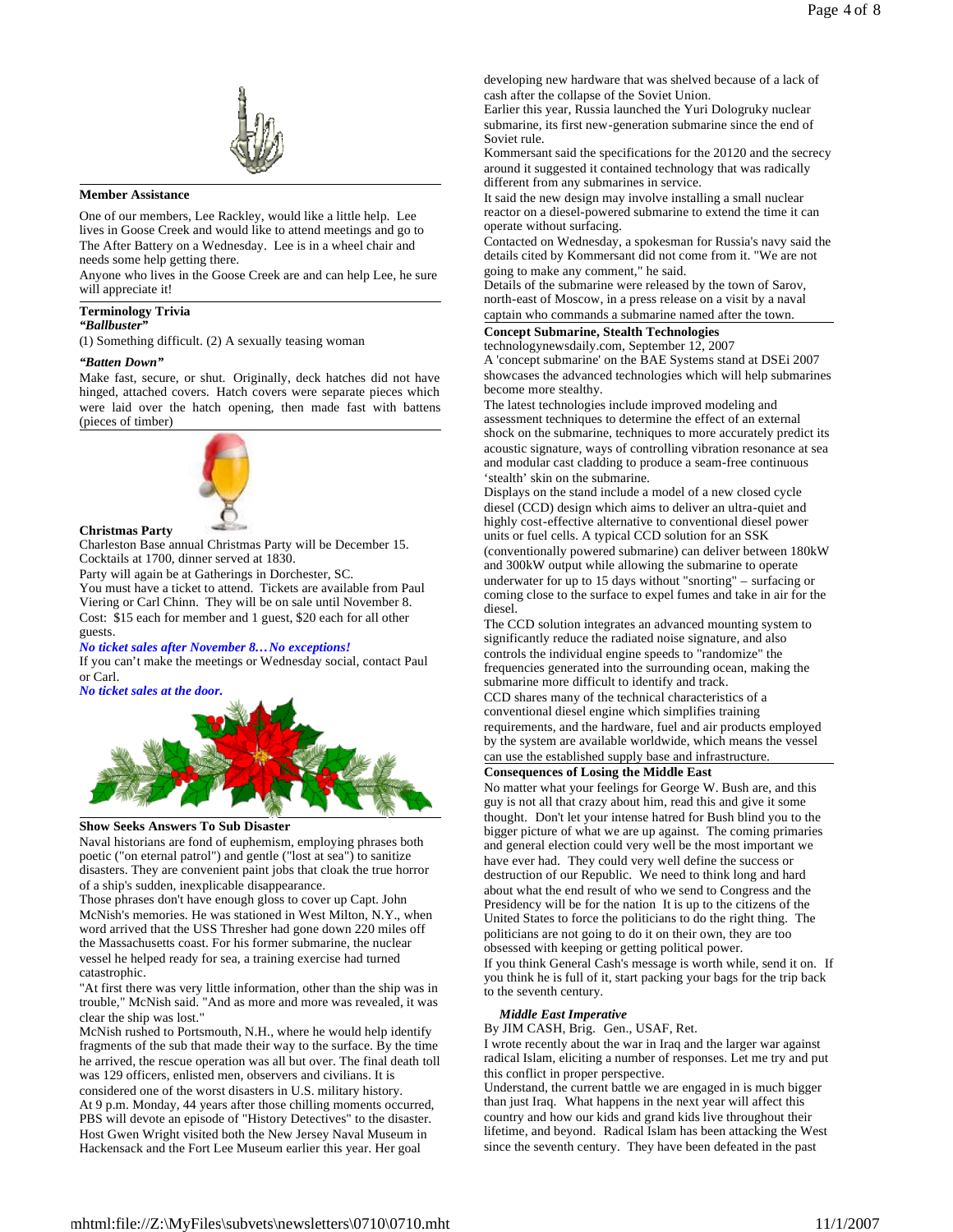was to shed some light on the incident, to find the reasons why this nuclear sub never made it home.

"This was not by any means an effort to be accusatory or an effort to not be thoughtful about the families of the men who went down with the ship," Wright said. "But it's very hard for any group to talk about things that are still fairly recent, especially if there was a problem."

The trigger for this story was a collection of drawings a man happened upon in Chicopee, Mass., part of his great-uncle's estate. These were not ordinary drawings, but blueprints of a nuclear sub. Using those documents as a jumping-off point, Wright went looking for answers. There were some people who needed reassurance

before they agreed to answer her questions. "I had never seen the program before," McNish said. "I didn't know what sort of a flavor there was to it. I was immediately hostile about the idea that someone's going to try to pin this one on somebody or make an accusation about somebody on the ship."

Wright talked to McNish about his memories of the sub. She talked to a woman who lost her father when the ship went down. And she extended invitations to the Navy, but found the United States government reluctant to discuss what went wrong. So Wright reached out to retired Navy officials and other experts who had a working knowledge of the submarine.

"My main goal with the show is to encourage Americans to ask questions to think about things that are unclear," Wright said. "Sometimes things are made unclear. How do we look at evidence? How do I share things I do as a historian?"

And how does she provide those answers while maintaining some semblance of sensitivity? There are hundreds of living Americans with ties to that sub who will watch the program on Monday. Bob Miller, one of the Thresher's original crew members, left the sub for a new assignment only 16 days before the disaster.

"We had just gotten out of class," Miller said. "There were four of us staying in some Army reserve base housing out by Pleasanton, Calif., 50 miles from Treasure Island. I was driving that day. I heard it on the radio. I almost lost control of the vehicle. "Someone else drove the rest of the way."

In the Bronx, the news clocked a 6-year-old girl who lost her brother, Edward Christiansen, on the sub.

"All I remember is we were watching the news and my mother is screaming," said Claudia Richie. "I kind of looked over at her. They were showing the news, and then after that it was like reporter city coming to the house interviewing my mom, Western Union telegrams arriving from all over. I still have some of them in a box of keepsakes."

Miller said he knew 87 of the 129 men on the sub. He watched movies with them. He played cards with them.

"We had one poker game on the Thresher that went on for 37 days without stopping," he said. "Someone would have to go on watch. Someone coming off watch would pick up his seat at the table. There were seven guys in the game at all times for 37 days. A lot of money changed hands. You could make a lot of money and go broke all in the same game."

Miller is convinced the "shock trials" the Navy conducted off the coast of Florida caused the problem. McNish suspects a pipe in the engine room brought down the Thresher.

"It was hard on me for a long time," Miller said. "I kept thinking, if I had been there, maybe I could have done something that would have saved her. But that's totally false. Those guys that were there were really, really well-qualified people. They knew that boat really, really well. If they couldn't do it, I wasn't going to be able to do it."

Wright will comb history for answers Monday night, exploring a submarine whose men are on eternal patrol, a submarine lost at sea.

# **District Commander**

Your District Four Commander has been in all five states in the South over the summer. In Georgia, I attended a King's Bay meeting, discussing the upcoming SVWWII Memorial that starts on October 31st and the District 4/6 combined convention that will be at the end of April 2008. Planning for the District 4/6 convention will be held October 13th in the Goat Locker on Kings Bay Base. In Atlanta, I visited Grayback Base celebrating their 10th anniversary of chartering. This base is very active in the area and participates in Memorial services throughout the Atlanta Area.

and decimated to the point of taking hundreds of years to recover. But they can never be totally defeated. Their birth rates are so far beyond civilized world rates that in time they recover and attempt to dominate again.

There are eight terror-sponsoring countries that make up the grand threat to the West. Two, Saudi Arabia and Pakistan, just need firm pressure from the West to make major reforms. They need to decide who they are really going to support and commit to that support. That answer is simple. They both will support who they think will hang in there until the end, and win. We are not sending very good signals in that direction right now, thanks to the Democrats.

The other six, Afghanistan , Iraq , Iran , Syria , North Korea and Libya will require regime change or a major policy shift. Now, let's look more closely.

Afghanistan and Iraq have both had regime changes, but are being fueled by outsiders from Syria and Iran. We have scared Gaddafi's pants off, and he has given up his quest for nuclear weapons, so I don't think Libya is now a threat. North Korea (the non-Islamic threat) can be handled diplomatically by buying them off. They are starving. That leaves Syria and Iran. Syria is like a frightened puppy. Without the support of Iran they will join the stronger side. So where does that leave us? Sooner, or later, we are going to be forced to confront Iran, and it better be before they gain nuclear capability.

In 1989 I served as a Command Director inside the Cheyenne Mountain complex located in Colorado Springs , Colorado for almost three years. My job there was to observe (through classified means) every missile shot anywhere in the world and assess if it was a threat to the US or Canada. If any shot was threatening to either nation I had only minutes to advise the President, as he had only minutes to respond. I watched Iran and Iraq shoot missiles at each other every day, and all day long, for months. They killed hundreds of thousand of their people. Know why? They were fighting for control of the Middle East and that enormous oil supply.

At that time, they were preoccupied with their internal problems and could care less about toppling the west. Oil prices were fairly stable and we could not see an immediate threat. Well, the worst part of what we have done as a nation in Iraq is to do away with the military capability of one of those nations. Now, Iran has a clear field to dominate the Middle East, since Iraq is no longer a threat to them. They have turned their attention to the only other threat to their dominance, the United States. They are convinced they will win, because the United States is so divided, and the Democrats (who now control Congress and may control the Presidency in 2008) have openly said we are pulling out. Do you have any idea what will happen if the entire Middle East turns their support to Iran, which they will obviously do if we pull out? It is not the price of oil we will have to worry about. Oil will not be made available to this country at any price. I personally would vote for any presidential candidate who did what JFK did with the space program---declare a goal to bring this country to total energy independence in a decade. Yes, it is about oil. The economy in this country will totally die

if that Middle East supply is cut off right now. It will not be a recession. It will be a depression that will make 1929 look like the 'good-old-days'.

The bottom line here is simple. If Iran is forced to fall in line, the fighting in Iraq will end over night, and the nightmare will be over. One way or another, Iran must be forced to join modern times and the global community. It may mean a real war---if so, now is the time, before we face a nuclear Iran with the capacity to destroy Israel and begin a new ice age. I urge you to read the book "END GAME" by two of our best Middle East experts, true American patriots and retired military generals, Paul Vallely and Tom McInerney. They are our finest, and totally honest in their assessment of why victory in the Middle East is so important, and how it can be won. Proceeds for the book go directly to memorial fund for our fallen soldiers who served the country during the war on terror. You can find that book by going to the Internet through Stand-up America at www.ospreyradio.us or www.rightalk.com

On the other hand, we have several very angry retired generals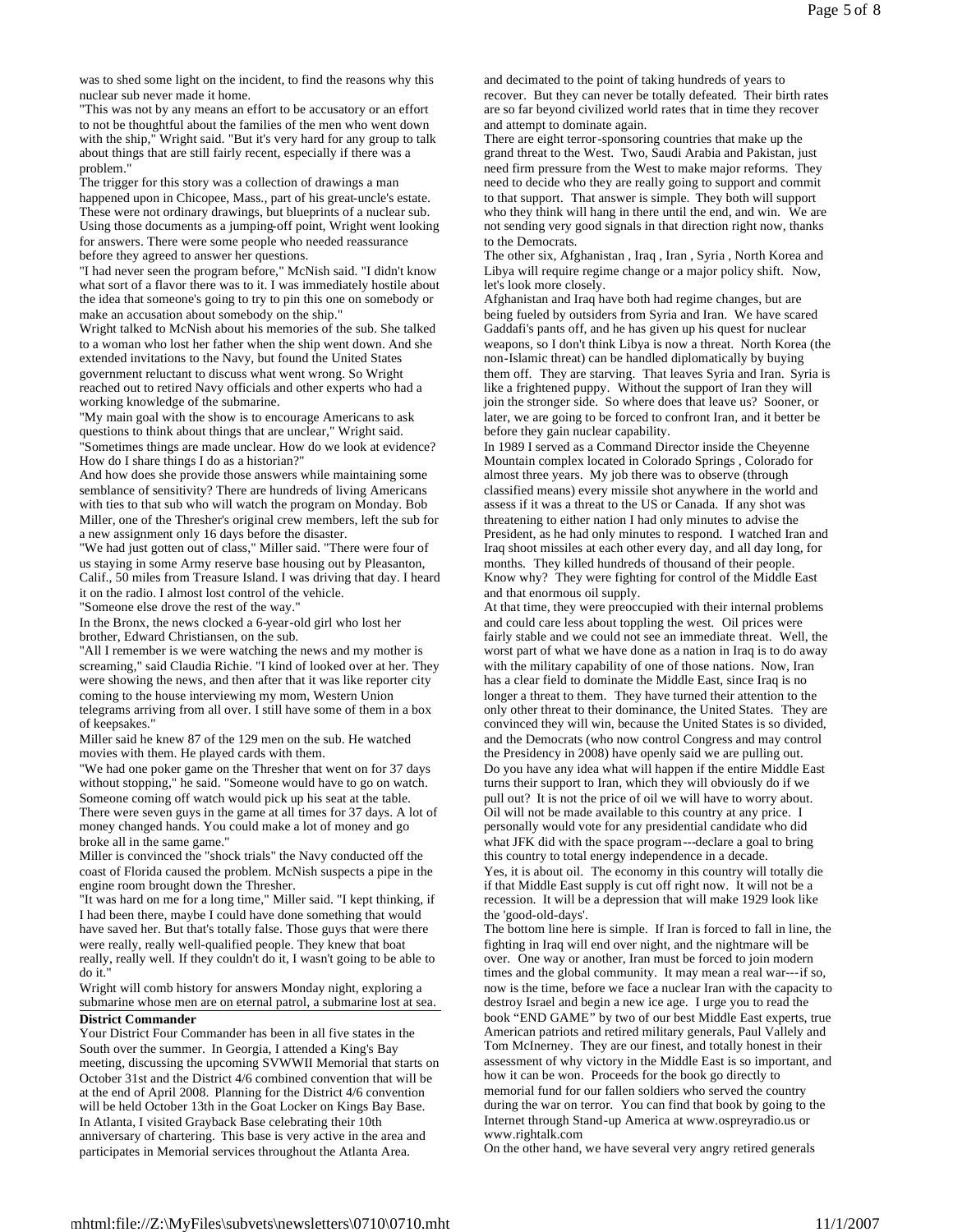Passing through Alabama and Mississippi, I visited Redfish Base in Ponchatoula, LA and chartered a new base in Baton Rouge, LA. In both events, there was a great turnout of Sub Vets, including several WWII members. Buck Wallace from LA was also in attendance. Here in our own state of South Carolina, a new base is forming in Columbia. The name is Palmetto Base. They meet on the third Thursday at 7:00pm. There are a few members that currently live in Columbia, Orangeburg and Camden that will be pledging their alliance to this new base.

Salute with pride,

Jerry K. Stout, ERD4

#### **Young Boy Lives His Navy Dream**

Fleet Public Affairs Center Pacific Staff Navy Compass (Cal.), September 14, 2007

Bobby Carpenter of Savannah, Ga. has always been interested in the Navy. But, being only eight years old, he still has to wait 10 more years before he can enlist. In the meantime, his wish to walk aboard a Navy ship was granted Aug. 31 when he visited several commands, talked to special warfare Sailors and even sat in the captain's chair aboard a nuclear submarine.

The Navy, in cooperation with the Make-A-Wish Foundation, allowed Carpenter aboard the submarine USS Jefferson City (SSN 759), Arleigh-Burke class destroyer USS Kidd (DDG 100) and aircraft carrier USS Ronald Reagan (CVN 76). Carpenter, who has Hodgkin's Lymphoma, is a Savannah, Ga., native, and could barely wait to begin his tour. From the start, Carpenter was very inquisitive about his surroundings.

"Are there windows on the submarine? How do you steer it?" he asked as he climbed down a ladder well and into the Jefferson City. "Those are good questions," replied Jefferson City Commanding Officer Cmdr. John D. Zimmerman. Zimmerman let Bobby and his family see through a periscope, a big object to handle for an eightyear-old's small hands. Zimmerman helped the boy to grasp and maneuver the heavy instrument to hunt for a target in the crosshairs.

After peeking inside the galley, Carpenter said: "This is a small kitchen." He ate a donut and drank juice while crewmembers described for him what meals are like aboard a submarine. Zimmerman also guided Carpenter through crew quarters, all while explaining daily life in the Silent Service. Just before he left, he was allowed to sit in the captain's chair.

"Now you're in charge of the entire ship," said Zimmerman as Carpenter sat in his chair and enjoyed some cookies.

"I've never sat in that chair," Weapons Officer Lt. Michael Bogie told Carpenter, as he listened to the tour. "You should feel lucky, Bobby," he said.

Carpenter, who had recently undergone five rounds of chemotherapy, seemed to have energy to spare at every location he was taken to. After stepping aboard Kidd, Carpenter saw the commanding officer's quarters, the wardroom, the bridge and the weapons magazine for the five-inch gun.

After leaving the waterfront, the tour moved to Naval Special Warfare Center at Naval Amphibious Base Coronado. Bobby was given the opportunity to see the small firearms that BUD/S (Basic Underwater Demolition SEAL school) personnel use once they complete their training and become SEALs (Sea Air Land).

"These weapons give the SEALs an advantage," said Gunner's Mate 2nd Class Vecchione to Carpenter, who was anxious to handle a Walther PPK. "We even have a 'flashlight' here that can temporarily blind someone," continued Vecchione as Carpenter closely viewed each weapon.

"This is how the green Army men look. They stand like this," said Carpenter as he held the weapon and posed.

After the weapons training, the young boy met with Naval Special Warfare Center Commanding Officer Capt. Roger Herbert, commanding officer for SEALs/BUD/S training. He told Herbert about his busy day, his experience looking through the periscope, and meeting "LT" from the San Diego Chargers. He also told Herbert that if he joined the Navy, it would be as an officer on an aircraft carrier, instead of the risk of having the oxygen mask pulled from him underwater during SEAL training.

"Bobby is a very special boy," said Herbert, after his interactions with Bobby. "I want Bobby back here when he turns 18. I want him to be a SEAL."

today, who evidently have not achieved their lofty goals, and insist on ranting and raving about the war. They are wrong, and doing the country great harm by giving a certain political party reason to use them as experts to back their anti-war claims. You may be one of those who believe nothing could ever be terrible enough to support our going to war. If that is the case I should stop here, as that level of thinking approaches mental disability in this day and age. It is right up there with alien abductions and high altitude seeding through government aircraft contrails. I helped produced those contrails for almost 30 years, and I can assure you we were not seeding the atmosphere. The human race is a war-like population, and if a country is not willing to protect itself, it deserves the consequences. Now, my last comments will get to the nerve. They will be on politics. I am not a Republican. And, George Bush has made enough mistakes as President to insure my feelings about that for the rest of my life. However, the Democratic Party has moved so far left, they have made me support those farther to the right. I am a conservative who totally supports the Constitution of this country. The only difference between the United States and the South American, third world, dictator infested and ever-changing South American governments, is our US Constitution. This Republic (note I did not say Democracy) is the longest standing the world has ever known, but it is vulnerable. It would take so little to change it through economic upheaval. There was a time when politicians could disagree, but still work together. We are past that time, and that is the initial step toward the downfall of our form of government. I think that many view Bush-hating as payback time. The Republicans hated the Clintons and now the Democrats hate Bush. So, both parties are putting their hate toward willingness to do anything for political dominance to include lying and always taking the opposite stand just for the sake of being opposed. *Just how good is that for our country?*

In my lifetime, after serving in uniform for President's Kennedy, Johnson, Nixon, Ford, Carter, Reagan, and Bush I have a pretty good feel for which party supported our military, and what military life was like under each of their terms. And, let me assure you that times were best under the Republicans. Service under Jimmy Carter was devastating for all branches of the military. And, Ronald Regan was truly a salvation. You can choose to listen to enriched newscasters, and foolish people like John Murtha (he is no war hero), Nancy Pelosi, John Kerry, Michael Moore, Jane Fonda , Harry Reid, Russ Feingold, Hillary Clinton, Ted Kennedy, and on-and-on to include the true fools in Hollywood if you like. If you do, your conclusions will be totally wrong.

The reason that I write, appear on radio talk shows, and do everything I can to denounce those people is simple. THEY ARE PUTTING THEIR THIRST FOR POLITICAL POWER AND QUEST FOR VICTORY IN 2008 ABOVE WHAT IS BEST FOR THIS COUNTRY. I cannot abide that.

Pelosi clearly defied the Logan Act by going to Syria , which should have lead to imprisonment of three years and a heavy fine. Jane Fonda did more to prolong the Vietnam war longer than any other human being (as acknowledged by Ho Chi Minh in his writing before he died). She truly should have been indicted for treason, along with her radical husband Tom Hayden, and forced to pay the consequences.

This country has started to soften by not enforcing its laws, which is another indication of a Republic about to fall. Many Democrats, along with the Hollywood elite, are sending us headlong into a total defeat in the Middle East, which will finally give Iran total dominance in the region. A lack of oil in the near future will be the final straw that dooms this Republic. However, if we refuse to let this happen and really get serious about an energy self-sufficiency program, this can be avoided. I am afraid, however, that we are going in the opposite direction. If we elect Hillary Clinton and a Democrat controlled congress, and they carry through with allowing Iran to take control of the Middle East, continue to refuse development of nuclear energy, refuse to allow drilling for new oil, and continue to do nothing but oppose everything Bush, it will be over in terms of what we view as the good life in the USA.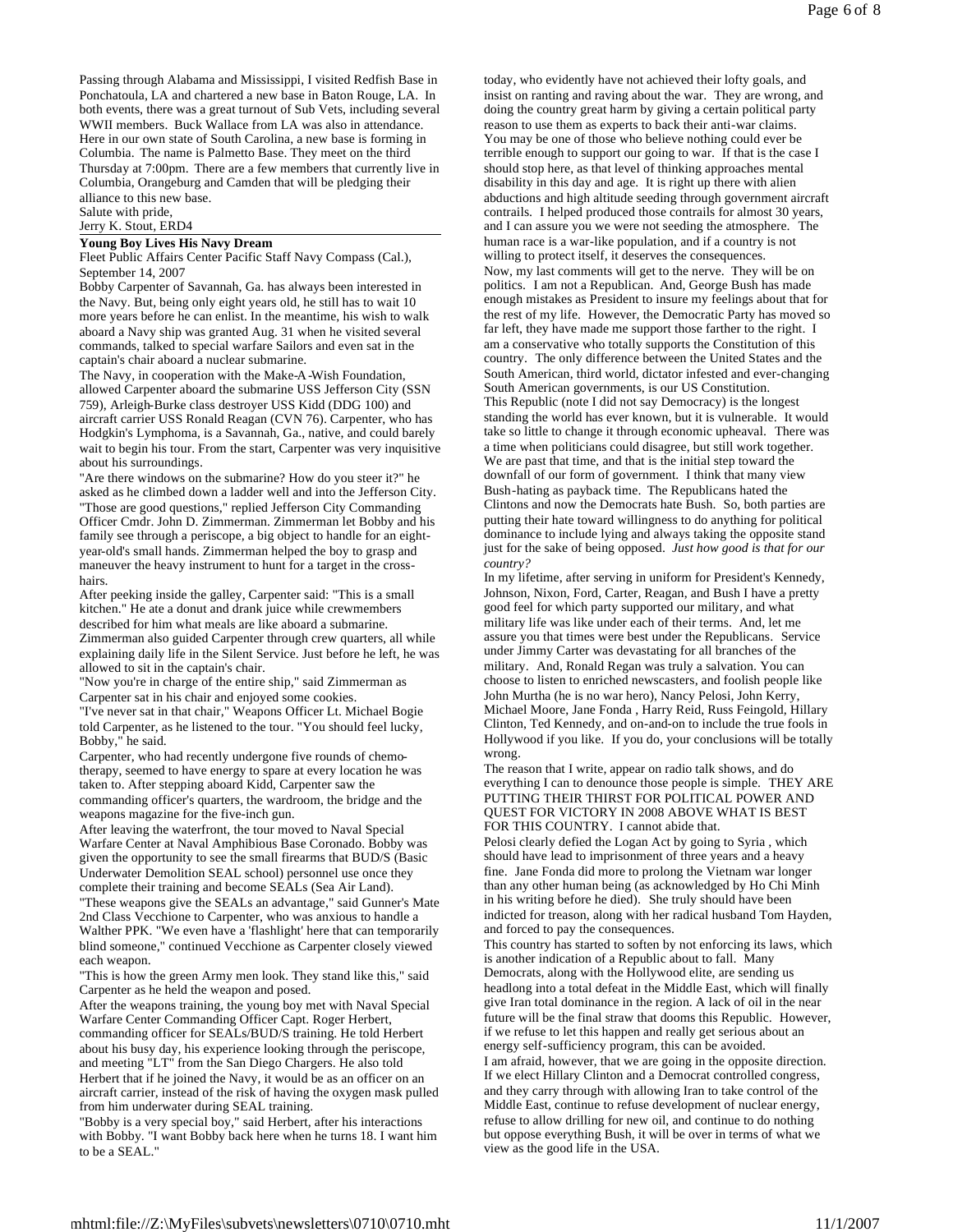Bobby concluded his tour of the Navy in San Diego with a ride on a patrol boat and a tour of USS Ronald Reagan.

# **SUBRON 22 Disestablished**

LA MADDALENA, Italy (Sept. 21, 2007) -Rear Adm. Charles J. Leidig Jr., commander of Submarine Group 8, delivered a speech during the disestablishment ceremony for Commander Submarine Squadron (COMSUBRON) 22, on Santo Stefano Island. COMSUBRON 22 was established in 1983, and provided operational training and logistics support to assigned units and operating forces in the La Maddalena area.

# **Never Tease a Torpedoman**

The Submarine Research Center recently conducted a straw pole of submarine rates to determine which rate was the most troublesome and which the most amiable. The rate coming in first on the amicability list was that of radioman. Those behind the closed door of the radio shack were judged to be quiet, efficient and amenable to the routine of the wardroom. At the other end of the spectrum were the torpedo men who were regarded as cantankerous, clandestine and, at times, devious. Those contributing to this survey were unable to give a reason for this phenomenon of human behavior, other to say that it seemed to be a tradition. Poking fun at fellow enlisted men was the daily diet of torpedo men who were often to be found drinking coffee in the crew's mess. This mundane diversion was punctuated from time to time by pranks played on officers. Of course, the captain and XO were outof-bounds as were the ops officer and engineer. These were senior lieutenants who wore gold dolphins and thereby commanded a respect that even torpedo man honored. Occasionally, the submarine might carry midshipmen and these poor souls had overflowing plates of curiosity and admiration for every submariner, even torpedoman. These also were immune from the torpedoman's skullduggery. This left the junior officers who resided in boys' town in the starboard side of the forward battery. Without dolphins nor any knowledge beyond basic submarine school, they were fair game for the inventive minds of torpedo men. Three examples will be sufficient to make the point: On Sir ago (SS-485) a torpedoman striker had been assigned to chip

and paint the sail. The young man knew his weekend was shot and so dawdled at chipping rust spots and red-leading the exposed spots. For reasons that escaped his fellow crewmembers he painted a giant red-lead swastika on the outboard side of the sail. Another crewmember with considerable authority saw the Nazi emblem and immediately put the man on report. The swastika was obliterated and the seaman went before the captain who restricted the man to the boat for a month. But that wasn't the end of the affair, because the torpedoman striker vowed to get even. When the senior petty officer who had put him on report came aboard drunk the following Sunday the seaman had the topside watch. The petty officer left with a case of frozen steaks and was picked up by marines at the gate. No one knew who had tipped off the marines, and no one waved to the petty officer as he left the boat for the last time, accompanied by a marine guard.

On Wahoo (SS-565) boys' town had a lieutenant, a j.g. and an ensign. The lieutenant was qualified, but the ensign and j.g. were fair game. As it turned out, the ensign was so dumb, tricks and pranks sank into him like forks in mush. On the other hand the j.g., being full of starch from his academy days was prime meat for the torpedomen. When the j.g. relieved the OD on the bridge for the mid-watch his bunk was removed and placed in the freeze locker. Five minutes before the officer turned into his bunk at 0400 it was replaced. This required a good deal of stealth and the dumb ensign in the lower bunk slept through the maneuver. The j.g.'s fingers stuck to the frozen bunk rail and the sheets were as solid as wood. He cursed and spent the morning hours stretched out in the wardroom until awakened by stewards. Nothing was said of the incident. For the officer it was humiliating and for the suspected torpedomen it was too delicious to speak of in public. A torpedoman who served aboard an early nuclear powered submarine said that the favorite target of pranks was a j.g. named Jimmy Carter. This officer spent all his time peering into every nook and cranny as he learned the details of his submarine for the qualification process. He hardly spoke to fellow officers and never stooped to converse with torpedomen who respected his brilliance,

Now, do I think that all who do not support the war are un-American---of course not. They just do not understand the importance of total victory in that region. Another failure of George Bush is his inability to explain to the American people why we are there, and why we MUST win. By the way, it is not a war. The war was won four years ago. It is martial law that is under attack by Iranian and Syrian outside influences, and there is a difference.

So, what do I believe? What is the bottom line? I will simply say that the Democratic Party has fielded the foulest, most power hungry, anti-country, self absorbed group of individuals that I have observed in my lifetime. Our educational system is partially to blame for allowing the mass of America to be taken in by this group. George Bush has done the best he can with the disabilities that he possesses. A President must communicate with the people. And, I would tell you that Desert Storm spoiled the people. Bush Senior's 100-hour war convinced the people that technology has progressed to the point that wars could be fought with no casualties and won in very short periods of time. I remember feeling at the time, that this was a tragedy for the US military. To win wars, you must put boots on the ground. When you put boots on the ground, soldiers are going to die. A President must make the war decision wisely, and insure that the cause is right before using his last political option. However, *controlling Iran and democratizing the middle east is the only choice if we are hell-bent on depending on them for our future energy needs.*

Jimmy L. Cash, Brig. Gen., USAF, Ret. jcash1@bresnan.net 349 Jib Lane Lakeside, Montana 5992



**The After Battery Open House** October 6, starts at 1200, ladies welcome! Grilled steaks, salad and garlic bread \$5.00 each, cash bar Come see all the improvements! Enjoy the camaraderie, have a





**Who Said Torpedomen Don't Play With Dolls?**

Although it has been speculated for years, the proof has numerous times slipped through the fingers of the investigative, sly, and yes, sometimes even devious ET, QM, MT, RM and other various sundry ratings.

It seems that recently during a quiet, casual get together of some of Charleston Base members over spaghetti, wine, rum, beer, etc., that the truth was finally unveiled! What happened is that an